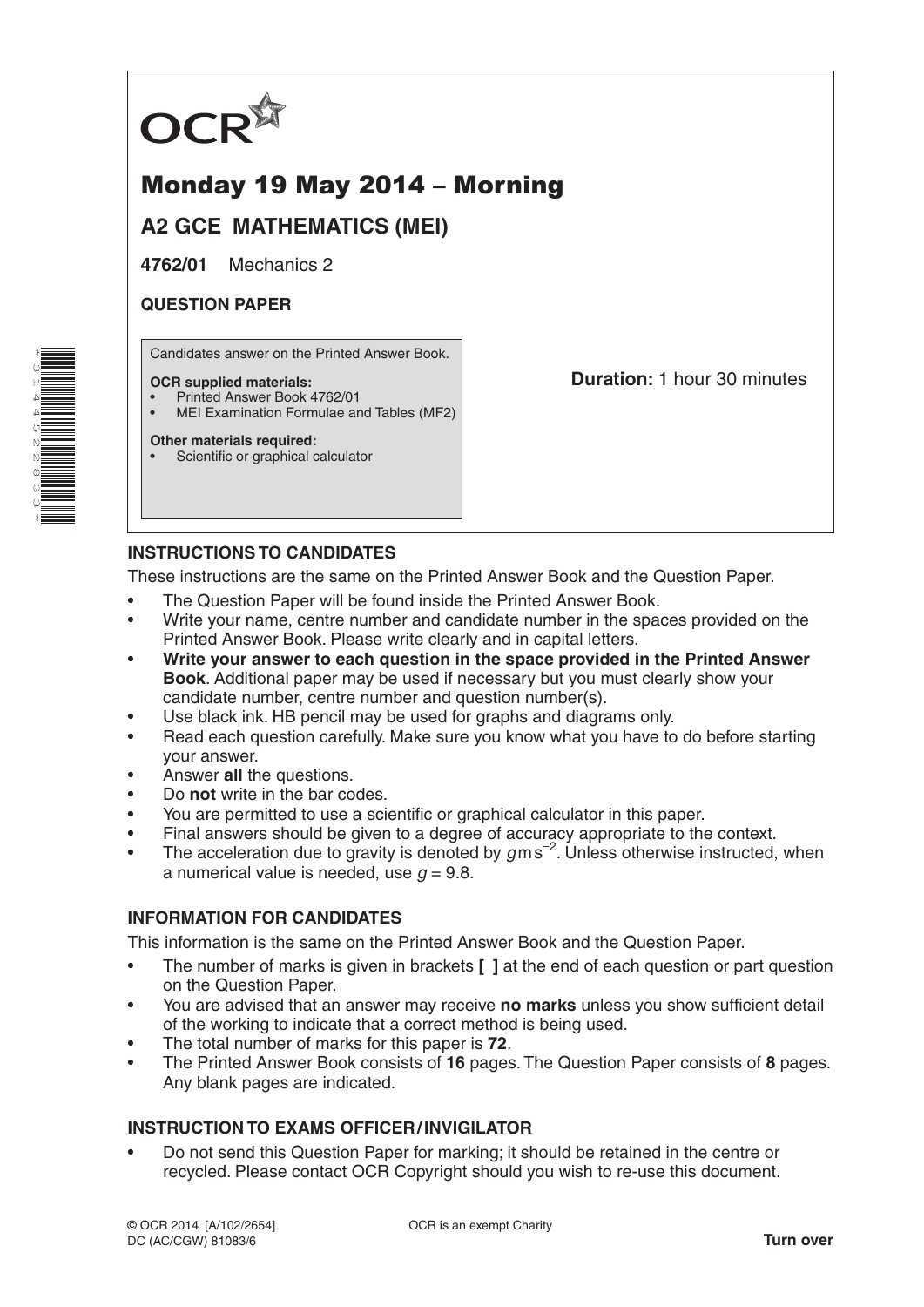- **1** (a) A particle, P, of mass 5 kg moving with speed *u* ms<sup>-1</sup> collides with another particle, Q, of mass 30 kg travelling with a speed of  $\frac{u}{3}$  ms<sup>-1</sup> towards P. The particles P and Q are moving in the same horizontal straight line with negligible resistance to their motion. As a result of the collision, the speed of P is halved and its direction of travel reversed; the speed of Q is now  $V \text{ ms}^{-1}$ .
	- **(i)** Draw a diagram showing this information.

Find the velocity of O immediately after the collision in terms of *u*. Find also the coefficient of restitution between P and Q. **[6]**

- **(ii)** Find, in terms of *u*, the impulse of P on Q in the collision.  $\begin{bmatrix} 2 \end{bmatrix}$
- **(b)** Fig. 1 shows a small object R of mass 5 kg travelling on a smooth horizontal plane at 6 ms<sup>-1</sup>. It explodes into two parts of masses 2kg and 3kg. The velocities of these parts are in the plane in which R was travelling with the speeds and directions indicated. The angles  $\alpha$  and  $\beta$  are given by  $\cos \alpha = \frac{4}{5}$  and  $\cos \beta = \frac{3}{5}$ .



**Fig. 1**

| (i) Calculate $u$ and $v$ .                                                 |  |
|-----------------------------------------------------------------------------|--|
| (ii) Calculate the increase in kinetic energy resulting from the explosion. |  |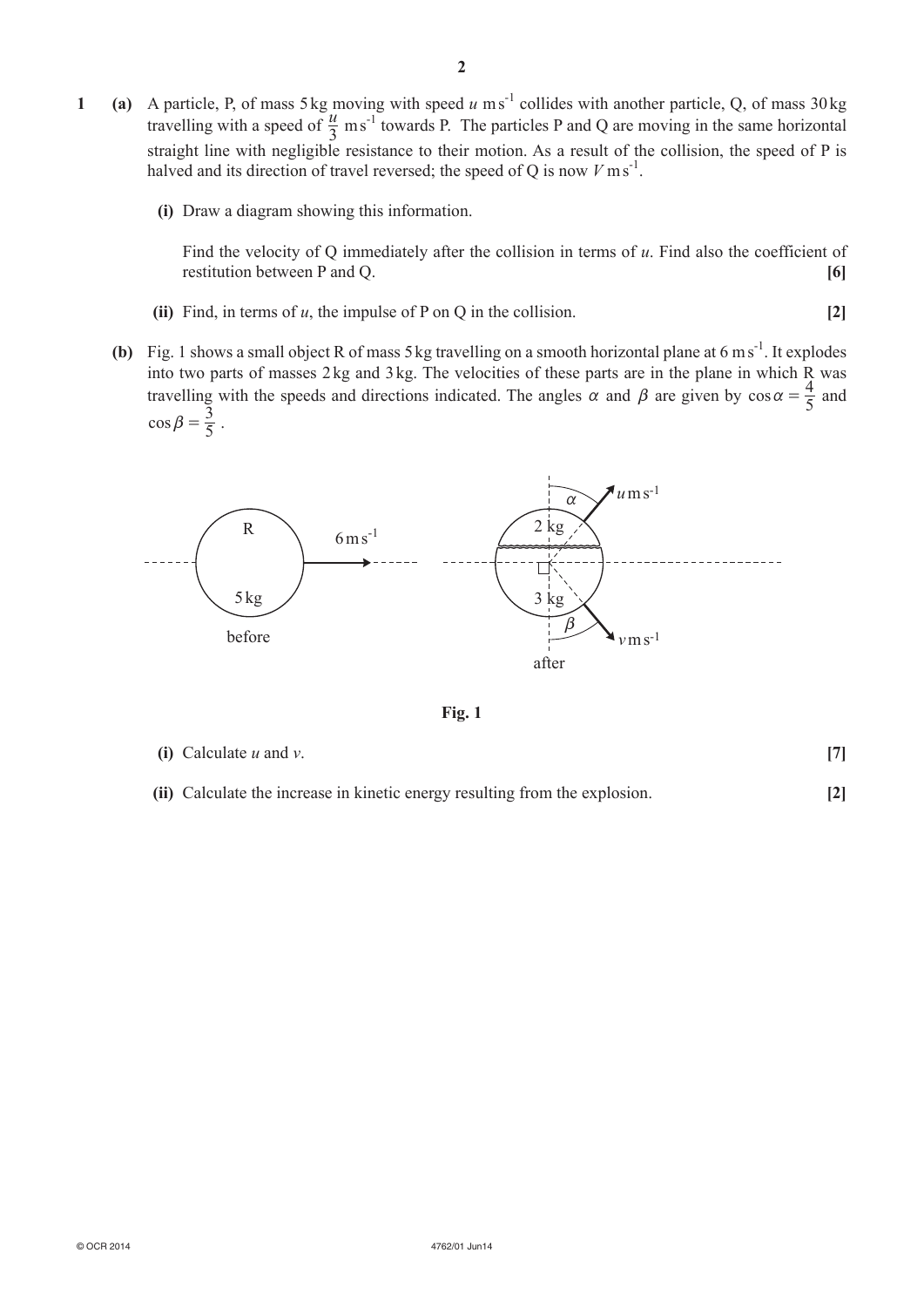**2**  Fig. 2.1 shows the positions of the points P, Q, R, S, T, U, V and W which are at the vertices of a cube of side *a*; Fig. 2.1 also shows coordinate axes, where O is the mid-point of PQ.



**Fig. 2.1**

An **open** box, A, is made from thin uniform material in the form of the faces of the cube with just the face TUVW missing.

**(i)** Find the *z*-coordinate of the centre of mass of A. **[3]** 

Strips made of a thin heavy material are now fixed to the edges TW, WV and VU of box A, as shown in Fig. 2.2. Each of these three strips has the same mass as one face of the box. This new object is B.





(ii) Find the *x*- and *z*- coordinates of the centre of mass of B and show that the *y*-coordinate is  $\frac{9a}{16}$ . [6]

Object B is now placed on a plane which is inclined at  $\theta$  to the horizontal. B is positioned so that face PQRS is on the plane with SR at right angles to a line of greatest slope of the plane and with PQ higher than SR, as shown in Fig. 2.3.



**(iii)** Assuming that B does not slip, find  $\theta$  if B is on the point of tipping. **[5]** 

B is now placed on a different plane which is inclined at 30º to the horizontal. When B is released it accelerates down the plane at  $2 \text{ m s}^{-2}$ .

**(iv)** Calculate the coefficient of friction between B and the inclined plane. **[5]**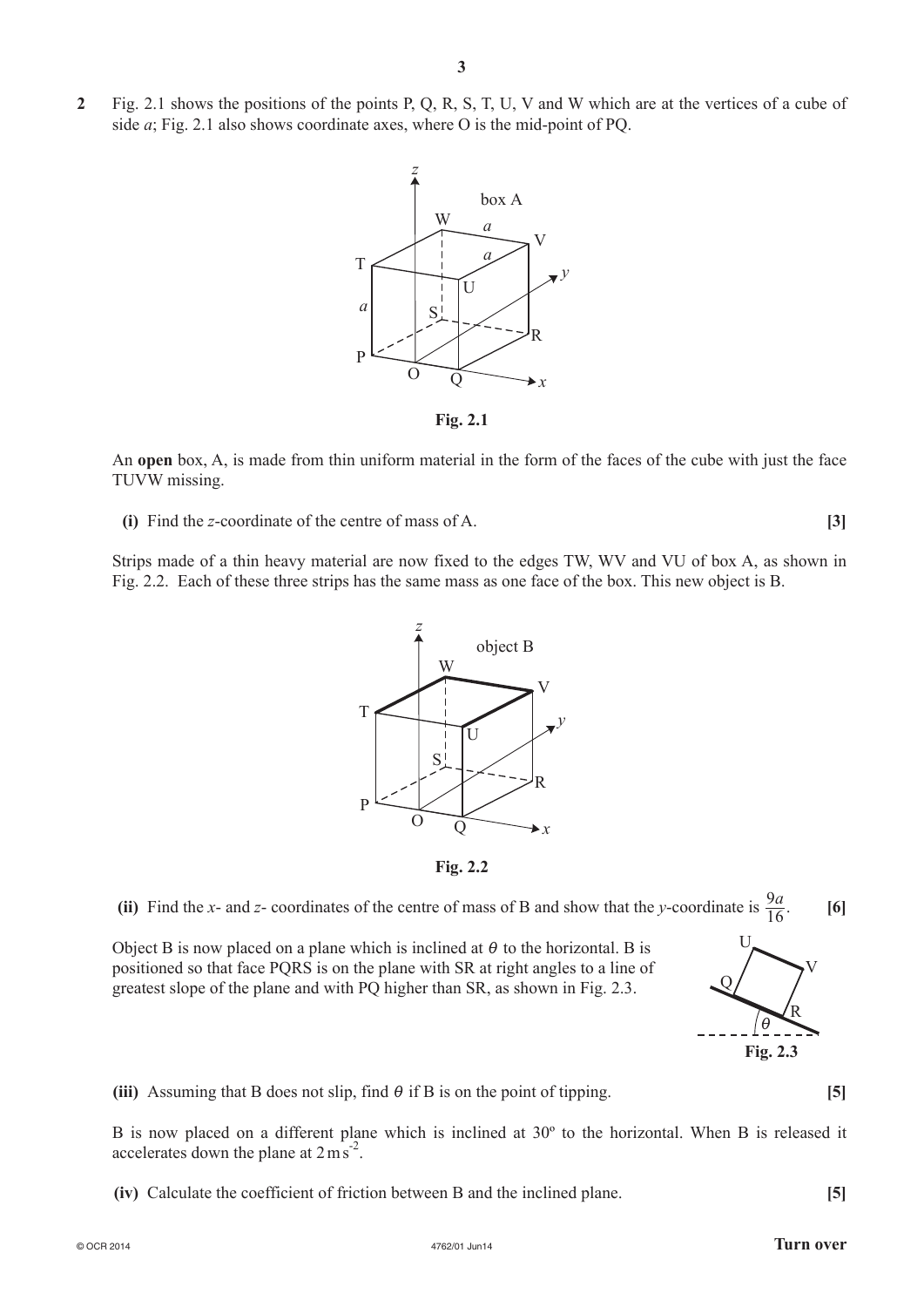**3 (a)**  Fig. 3.1 shows a framework in equilibrium in a vertical plane. The framework is made from 3 light rigid rods AB, BC and CA which are freely pin-jointed to each other at A, B and C. The pin-joint at A is attached to a fixed horizontal beam; the pin-joint at C rests on a smooth horizontal floor. BC is 2m and angle BAC is 30º; BC is at right angles to AC. AB is horizontal.

**4**

Fig. 3.1 also shows the external forces acting on the framework; there is a vertical load of 60N at B, horizontal and vertical forces *X* N and *Y* N act at A; the reaction of the floor at C is *R*N.



**Fig. 3.1**

- **(i)** Show that  $R = 80$  and find the values of *X* and *Y*. [4]
- **(ii)** Using the diagram in your printed answer book, show all the forces acting on the pin-joints, including those internal to the rods. **[1]**
- **(iii)** Calculate the forces internal to the rods AB, BC and CA, stating whether each rod is in tension or thrust (compression). [You may leave your answers in surd form. Your working in this part should correspond to your diagram in part **(ii)**.] **[6]**
- **(b)**  Fig 3.2 shows a non-uniform rod of length 6m and weight 68N with its centre of mass at G. This rod is free to rotate in a vertical plane about a horizontal axis through B, which is 2m from A. G is 2m from B. The rod is held in equilibrium at an angle  $\theta$  to the horizontal by a horizontal force of 102N acting at C and another force acting at A (not shown in Fig. 3.2). Both of these forces and the force exerted on the rod by the hinge (also not shown in Fig 3.2) act in a vertical plane containing the rod. You are given that  $\sin \theta = \frac{15}{17}$ .



**Fig. 3.2**

**(i)** First suppose that the force at A is at right angles to ABC and has magnitude *PN*.

 **Calculate** *P***.**  $[4]$ 

**(ii)** Now instead suppose that the force at A is horizontal and has magnitude  $ON$ .

 Calculate *Q*.

Calculate also the magnitude of the force exerted on the rod by the hinge. **[5]**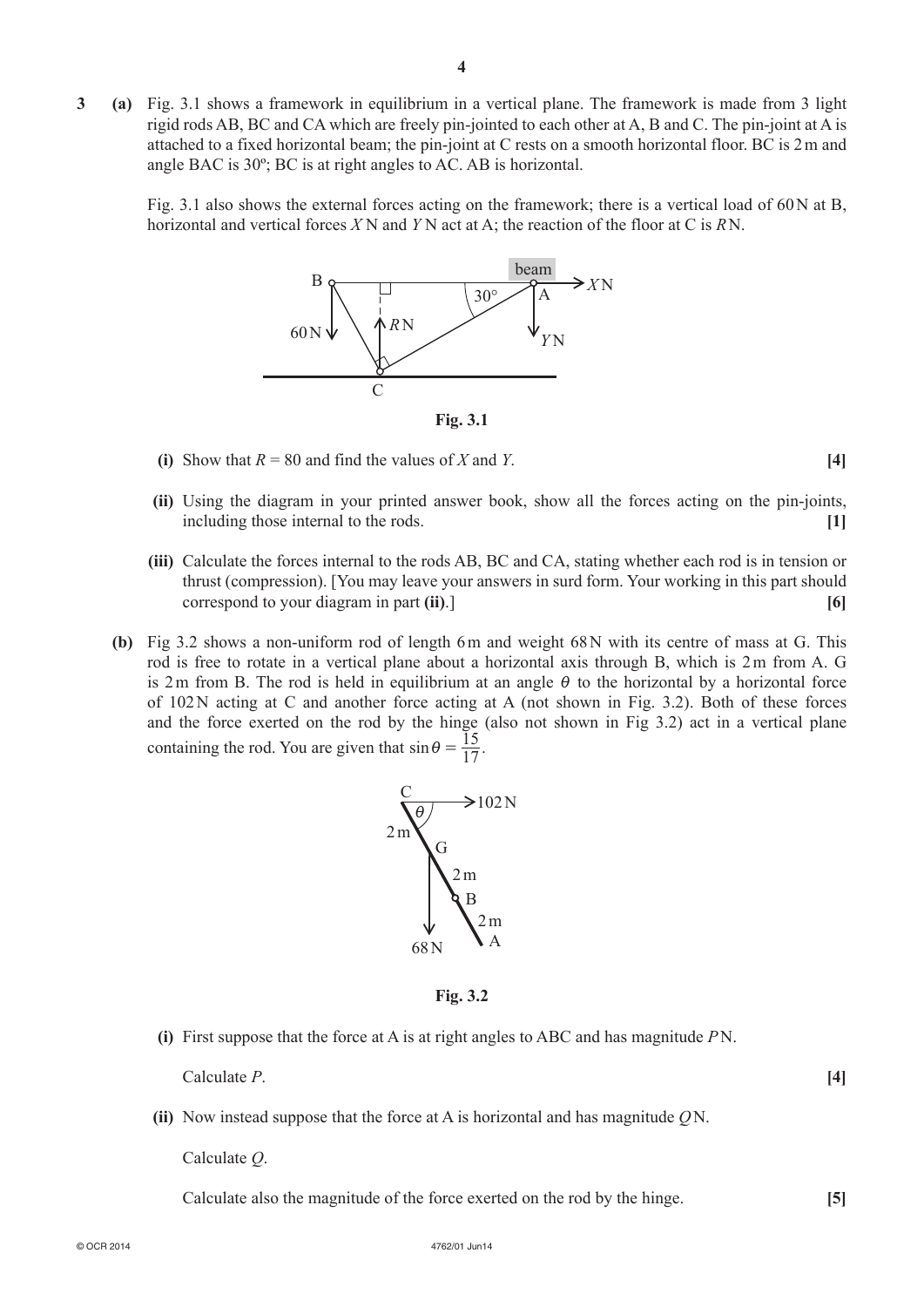**4 (a)**  A small heavy object of mass 10kg travels the path ABCD which is shown in Fig. 4. ABCD is in a vertical plane; CD and AEF are horizontal. The sections of the path AB and CD are smooth but section BC is rough.



You should assume that

- the object does not leave the path when travelling along ABCD and does not lose energy when changing direction
- there is no air resistance.

Initially, the object is projected from A at a speed of  $16.6 \text{ m s}^{-1}$  up the slope.

**(i)** Show that the object gets beyond B. **[2]** 

The section of the path BC produces a constant resistance of 14N to the motion of the object.

**(ii)** Using an energy method, find the velocity of the object at D. **[5]** 

At D, the object leaves the path and bounces on the smooth horizontal ground between E and F, shown in Fig. 4. The coefficient of restitution in the collision of the object with the ground is  $\frac{1}{2}$ .

- **(iii)** Calculate the greatest height above the ground reached by the object after its first bounce. **[3]**
- **(b)** A car of mass 1500 kg travelling along a straight, horizontal road has a steady speed of  $50 \text{ m s}^{-1}$  when its driving force has power *P* W.

When at this speed, the power is suddenly reduced by  $20\%$ . The resistance to the car's motion, *F* N, does not change and the car begins to decelerate at  $0.08 \text{ m s}^2$ .

Calculate the values of *P* and *F*. **[6]**

#### **END OF QUESTION PAPER**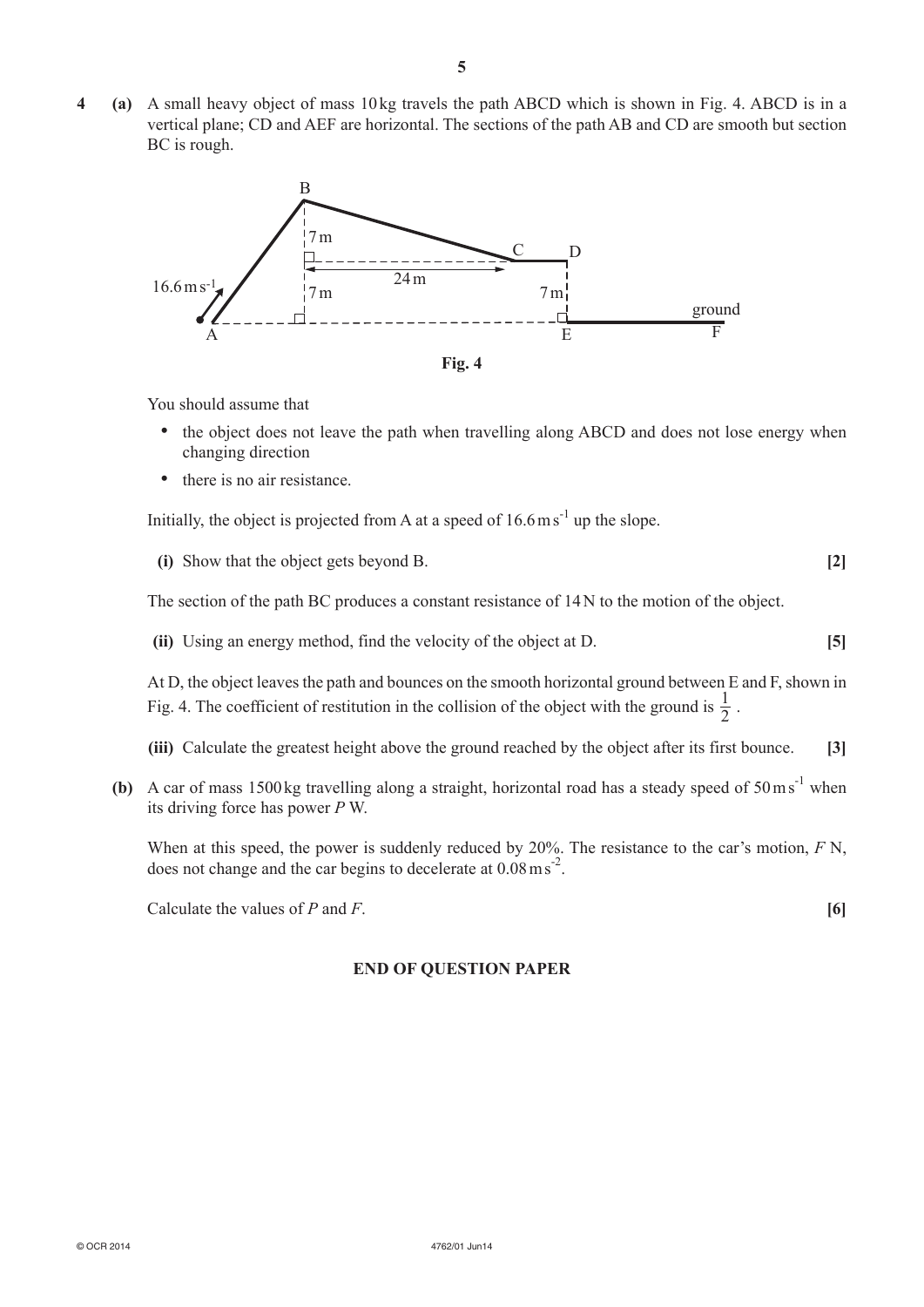### **BLANK PAGE**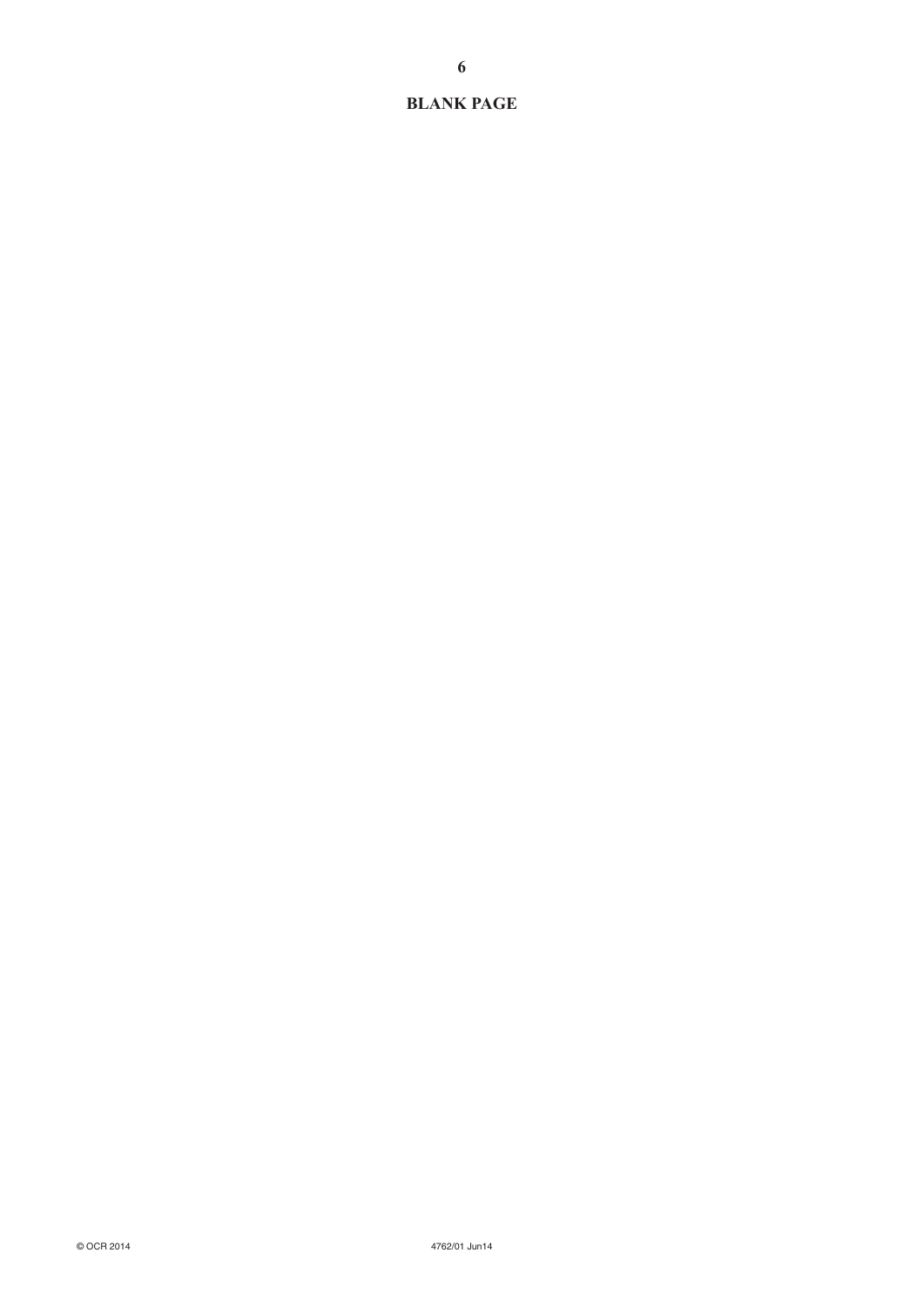### **BLANK PAGE**